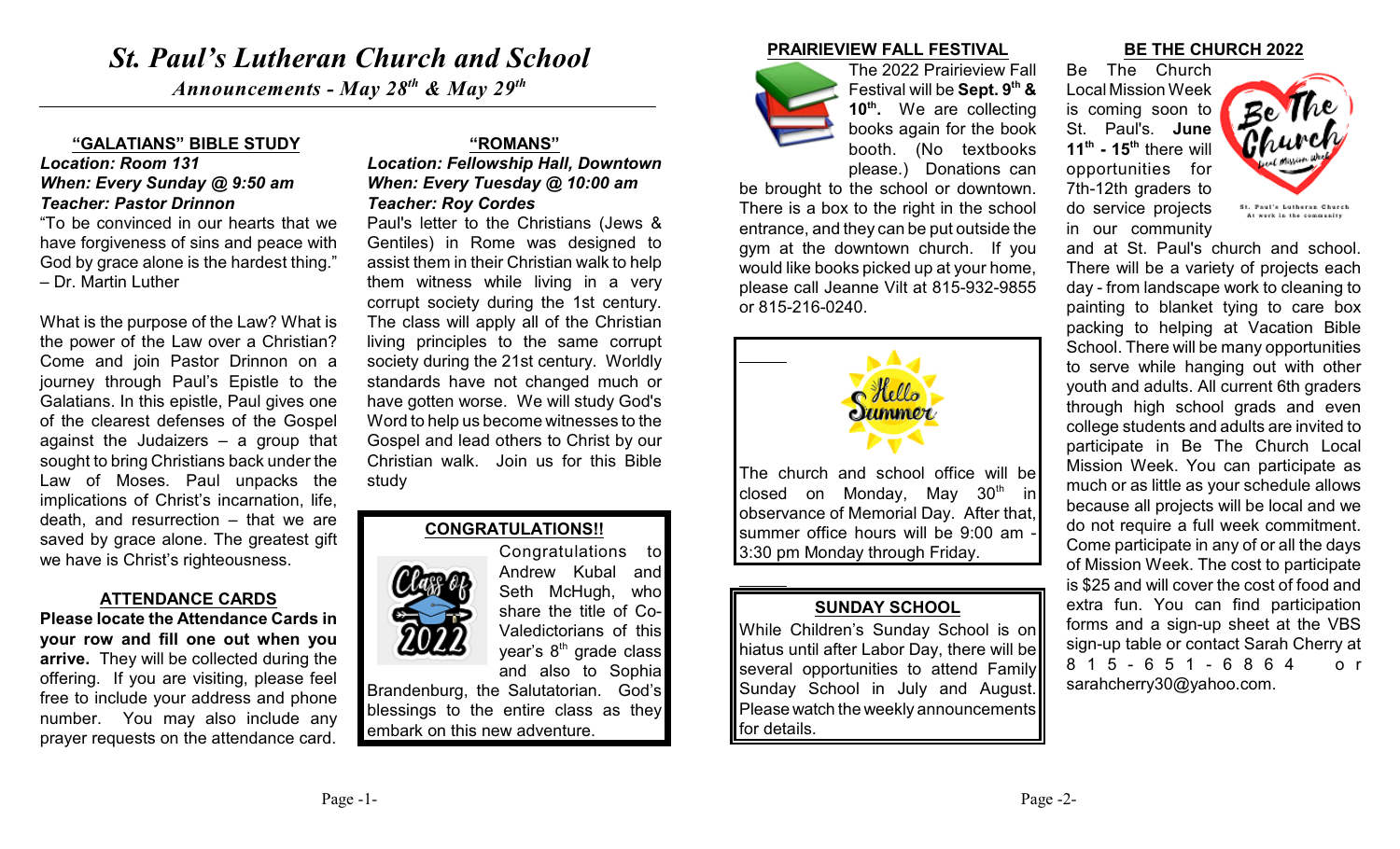## **BE THE CHURCH KICK-OFF PROJECT**

We are excited to announce our major kick-off project - a bed build with Sleep in Heavenly Peace (SHP). SHP is a national organization that believes no child should sleep on the floor, so they build beds and give them to families in need. The local chapter of SHP finds a financial sponsor and then sets up in a parking lot or large, indoor open space where they show and teach volunteers how to make beds. On **Saturday, June 11<sup>th</sup>, from 8 am to noon**, St. Paul's will be the financial sponsor for a bed build and we will be the host site for the build at the school campus in Bourbonnais. You are invited to join us for the bed build. There are a couple of ways you can help in this large service project. One way is financial assistance in sponsoring beds. We hope to build 30 beds at \$250 per bed, so we need to raise \$7,500. You and your family could donate the money for a bed or donate any funds you are able to help us reach the goal. The other way to help is to volunteer to build beds on June 11<sup>th</sup>. You and your family can help with the early morning shift of 8-10 am or the late morning shift of 10am-noon or help all day. Children can build beds too with a parent working beside them. There will be sign-ups for building closer to the event, please watch for those details.

## **ZION ANNIVERSARY BANQUET**

Zion Lutheran celebrates 150 years of ministry to the community of Sollitt/Grant Park. You are invited to the Divine Service on Trinity Sunday, June 12th at 10:00am with guest preacher Rev. Eric Allyn. A lunch banquet will follow at Signature Banquet Hall in Lowell, IN. Doors open at 12:30pm and lunch will be served at 1:00pm. Banquet tickets available by pre-order ONLY. \$30/adult meal (soup, salad, chicken breast, pork w/apple gravy, red potatoes, broccoli/carrots, roll & dessert), \$15/child meal (chicken strips & fries), vegetarian option by request. Cash bar will be available. Call Phyllis Fick at 815 -955 - 3 2 2 8 o r e m ail ziongrantpark@yahoo.com for banquet tickets. Deadline is May 31st!!!

## **COUNTY FAIR ORGANIZER**

August  $3<sup>rd</sup> -7<sup>th</sup>$  is this year's Kankakee County Fair. This will be the last year that Dee Cordes will organize St. Paul's fair booth. She is willing to have a new person work through the process with her this year so they can be prepared for that responsibility for 2023. This may be used toward partnership hours for school families. Volunteers will also be needed to work the booth this year. If you are interested in either of these opportunities, please call the church office at 932-0312 or Dee Cordes at 212-0405 (cell) or 304-5002 (home).

## **FELLOWSHIP DINNER**

Leave the cooking and cleaning to someone else and join us for some food and fellowship! Our next fellowship dinner will be on **Friday**, June 10<sup>th</sup> at **6:00 pm**. Location to be determined. Watch for details.

## **THANK YOU!!**

In 1980 when Pastor Mueller Commissioned me for service to the church, I believed I was leaving St. Paul's for good. As I served in Newton, Kansas,Omaha, Nebraska, Richton Park, Matteson, and Dolton, Illinois I expected to continue to teach away from my hometown. But you graciously called me home to serve in 1993 and so as I return your call back to you this summer, I do so with thanksgiving for the opportunity to lead your children.

Thank you for your recognition of my time here with the ceremony in church and the reception after. It was good to talk with you all about my days in service. also thank you for your kind gifts upon my retirement.

We have no plans to move away so we will continue to see you all in church and be a part of St. Paul's for some time to come where we expect the blessings of God to continue into the future. Thank you again for the opportunity to serve and your kindness and gifts to me over the years.  $\sim$  Mark Hess

## **CAR WASH FUNDRAISER**

On Sunday, June 5<sup>th</sup>, the Youth are hosting a Car Wash While You Worship fundraiser. For a donation you can drop off your keys as you



enter church and the youth will wash your car while you worship and return your car to the parking spot all clean and ready for you as you leave worship.

## **OLD TOWEL DONATION**

Car washes use so many towels that no matter how many we have, it never seems to be enough. So if you have old towels you would like to donate to the youth, please drop them off at the downtown church or school location.

## **INSTALLATION WEEKEND**

All new Board Members and Directors will be installed on **Saturday, June 4 th** and Sunday, June 5<sup>th</sup> at the worship service they attend. Present officers and board members will be rededicated.

## **BUILDING FUND PRINCIPAL PAYMENTS**

Just a friendly reminder that all payments made to the building fund through June  $30<sup>th</sup>$  will be applied to the principal of the loan. Please consider using tax refunds/mandatory distributions towards a payment to this fund. Thank you for your consideration.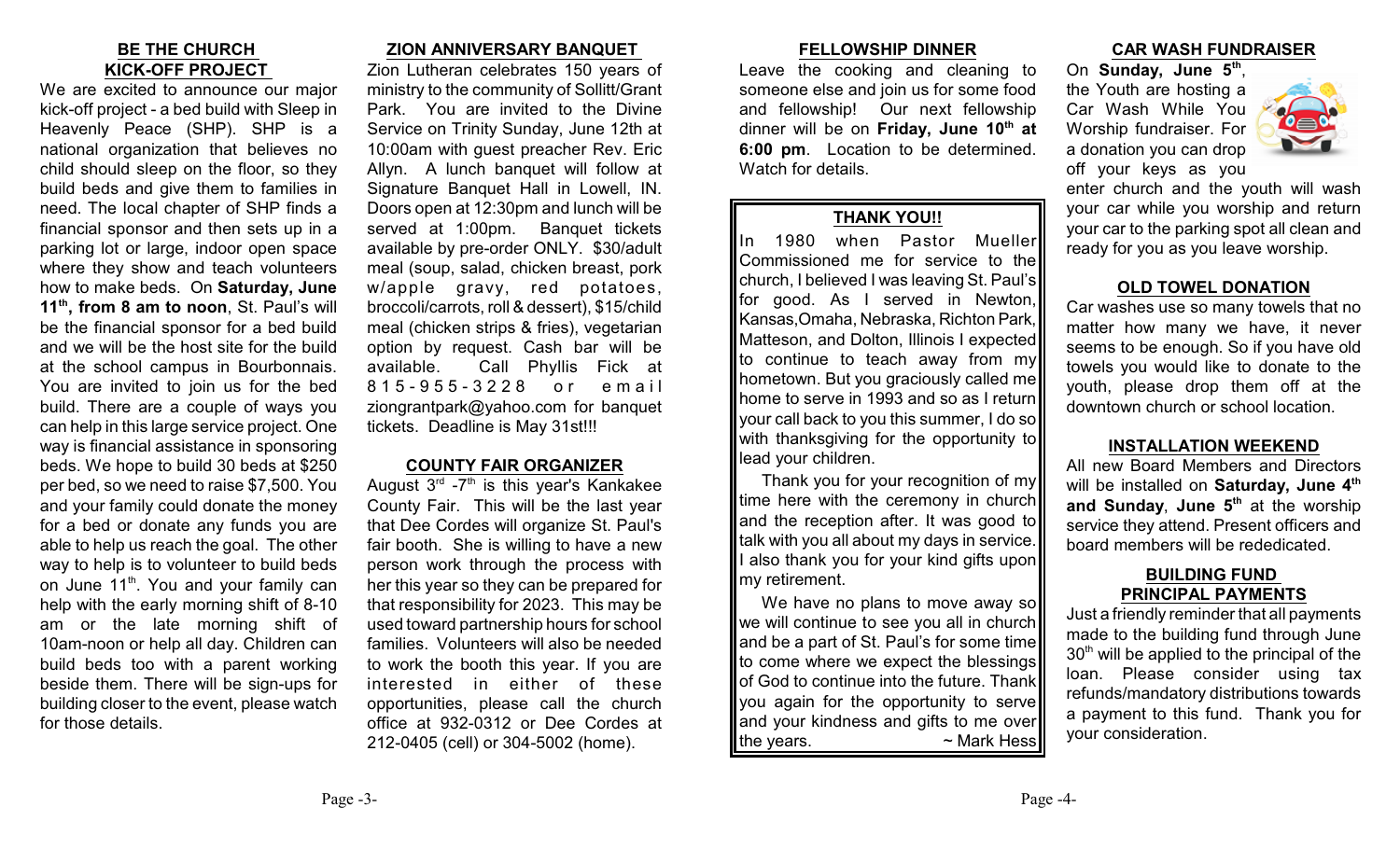## **PRAIRIEVIEW GOLF OUTING**



Come join the fun or sponsor a hole at the **33rd Annual Prairieview Golf Outing on Friday, June 10th**. The \$75 fee includes green fee, cart,

dinner by The Longbranch, range balls, lunch, and 2 free drink tickets. Noon Shotgun Start! Awards and door prizes! Register by June 1st.

A \$150 donation will feature your company at a hole, on a promotional flyer, on our website and Facebook, and in our Annual Report.

Call 815.269.2970 or go to www.prairieviewlutheran.com (use the Donation tab and select Golf Participant or Golf Sponsor in the drop-down box).

## **LWML SERVANT EVENT**

LWML will once again be collecting used eye glasses, sun glasses and eye glass cases for MOST Ministries. The glasses will be cleaned, sorted and used at vision clinics on various mission trips. The people being served are excited to receive a new pair of glasses whenever the mission teams arrive in their villages. Please bring your contributions to the school site and drop them in the box marked EYEGLASSES FOR MOST MINISTRIES. There will also be a box by the elevator at the church outside the sanctuary. Glasses will be collected from **June 1st - June 30<sup>th</sup>**. Thank you for your generosity!



#### **SUMMER GARDEN CLUB**

A garden is a great place to learn about God's creation and have fun. In 2009, St. Paul's received a grant to start a Children's Garden. Since then, an Eagle Scout has given our garden a facelift .

Garden Club meets once a week to work on the garden. The time begins with a devotion. The rest of the time is divided between working in the garden, making a craft project and enjoying a snack.

 Garden Club returns this summer. Students entering first grade and up who are interested in gardening are invited to join us. We will meet on Tuesday mornings in June and July from 9:30 until 11:00. Parents are welcome to stay and help. A \$15 fee will be charged to cover expenses. Our final meeting time on August  $3<sup>rd</sup>$  will be a trip to visit Morton Arboretum. If you are interested, please contact the church office for a registration form and more details.



#### **VACATION BIBLE SCHOOL IS BACK!!**

VBS is coming back **Sunday, June 12th through Wednesday, June 15th from 5:30 pm to 8:00 pm** and it's going to be better than ever! Take a 3-day journey with kid detectives as they dig into a few of Jesus' parables to solve the mysteries of how to grow their faith and how to serve & love others. On the  $4<sup>th</sup>$  day, we will wrap up the adventure with a mystery family event.

There will be a registration table set up in the cafeteria between services on May  $22<sup>nd</sup>$  and May 29<sup>th</sup> so stop by to sign your child up for a week of fun. There are volunteer registration forms as well if you'd like to help out. VBS will be open to the public so please feel free to invite your kids' friends and register your nieces, nephews and grandkids too! If you attend church on Saturday evenings and would like to register OR if you would like to volunteer to help before or during the event, please call the church office.

The youth's *Be The Church* mission week will run parallel to VBS so there will lalso be mission-based activities for all ages throughout the week!

## **OUR RESPONSE TO GOD'S LOVE May 21st & 22nd**

## Worship Attendance:

| Sun, 11:05 am  58 |  |  |  |  |  |  |  |
|-------------------|--|--|--|--|--|--|--|
| Sun., 8:30 am 95  |  |  |  |  |  |  |  |
| Sat., 5:00 pm 69  |  |  |  |  |  |  |  |

| Adult Bible Class  8        |  |
|-----------------------------|--|
| Youth Bible Class  9        |  |
| Children's Sunday School 20 |  |

## **Offerings Given**

| General \$23,121.50 |  |
|---------------------|--|
| Building \$840.00   |  |
| School Ops \$215.00 |  |

Regarding the principal Call, Mr. Muench has declined the Call to be our principal. I am very disappointed that he ended up not visiting, but now we move on. We have some options we are pursuing. Please pray for wisdom for all involved. I will keep you informed as to our progress. God IS faithful and He will provide in HIS time. I know full well that it is difficult to wait! Please be comforted with this: Trust in the Lord with all your heart and lean not on your own understanding. In all your ways acknowledge Him and He WILL direct your path. Proverbs 3:4-5.

*~ In His service, Nancy Eden*